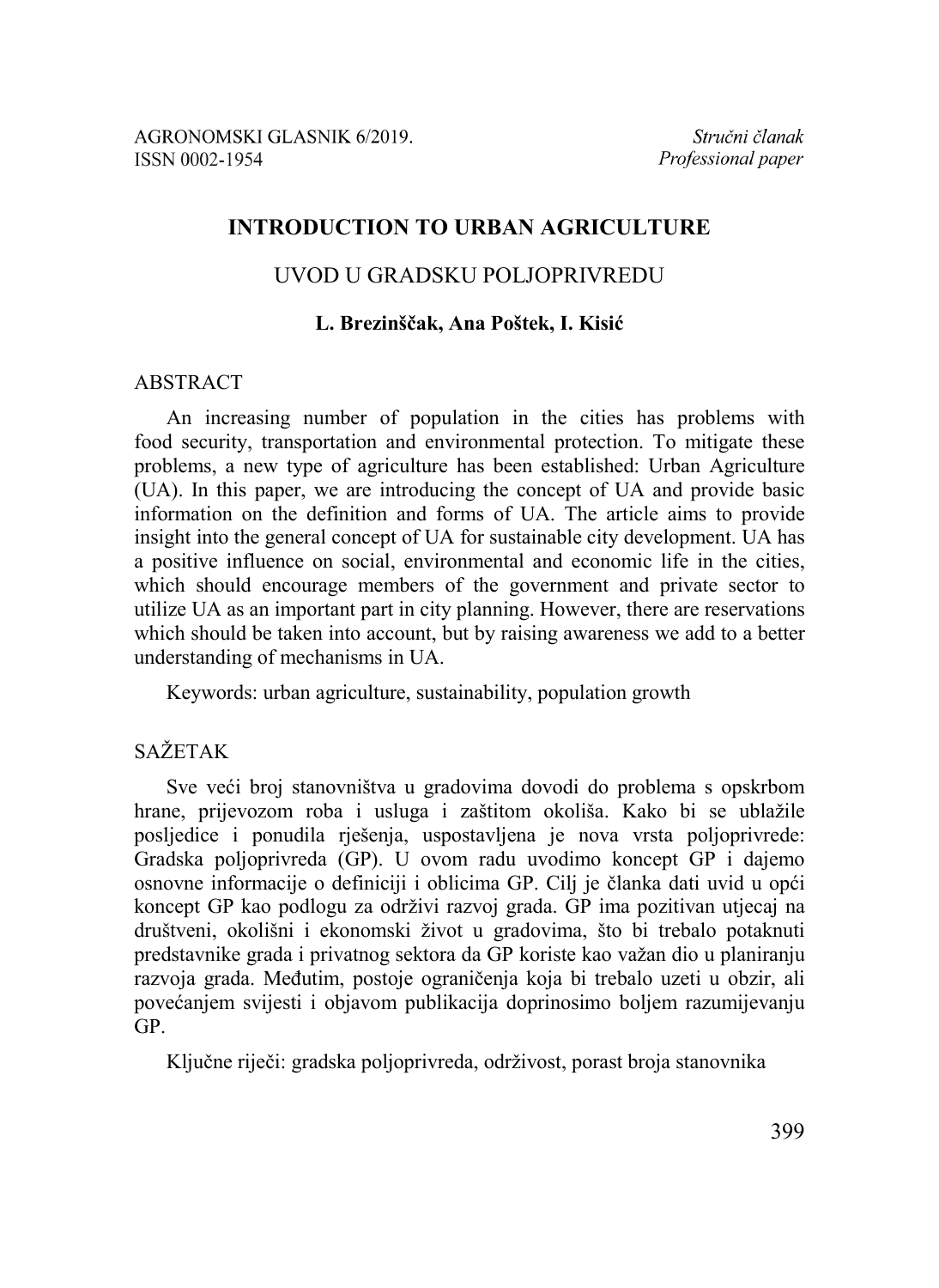### INTRODUCTION

It is expected that by 2050 more than 60 % of the world population will be living in urban areas (Ritchie, 2018). Achieving sustainable food production is proven to be challenging with current climate change (Reynolds, 2010). Agriculture contributes with around 30% of greenhouse gas emissions, but UA can lower mentioned values, especially of  $CO<sub>2</sub>$  (Kulak et al., 2013). Extreme changes in rainfall patterns and temperatures are the leading reason for increased interest in UA. Also, lack of arable land in rural parts caused by land grabbing, undoubtedly sets off the movement of rural population towards urban areas. There are advantages and disadvantages to UA, which will be explained further in the paper. UA initiatives are happening worldwide, but for a different reason in developing and developed countries. While UA in developing countries is used primarily for food production, in developed countries it is linked with innovation, healthy lifestyle and community development (Tornaghi, 2014). Where ever in the world, UA could play a significant role in diminishing the negative effect of global warming while improving various aspects of life in the city. Alltogether, UA presents an opportunity for exploring and developing sustainable cities. This paper offers a brief introduction into UA initiative, by defining the importance of UA.

## Definition and importance of urban agriculture

There have been many definitions and interpretations of the term urban agriculture, especially in the last two decades (Horst et al., 2017). Reason for such diversity is explained by Delgado (2018) who argues that the definition is context-dependent and related to the source of actors such as academia, local government, non-governmental organizations, hobbyist asnd many other enthusiasts. Nowadays, definitions by Smit et al. (2001), Mougeot (2000) are the most common, while in Croatia, Kisić (2018) offers the following definition: Urban agriculture is defined as agroeconomic activity located within or on the fringe of a city. It processes, distributes and sells food and products, grown with different intensity in smaller areas of the inner city (gardens, balconies, terraces, vacant lots, rooftops and public areas) or at the outskirts around the city, using local resources and recycling urban organic waste to grow different types of crop or livestock.

Agriculture inside city borders has been known since the year 2000 BC in Egypt, China and India (Smit et al., 2001). In the beginning, with the sedentary lifestyle, it was a necessity, tied to basic food needs, but offering fresh, diverse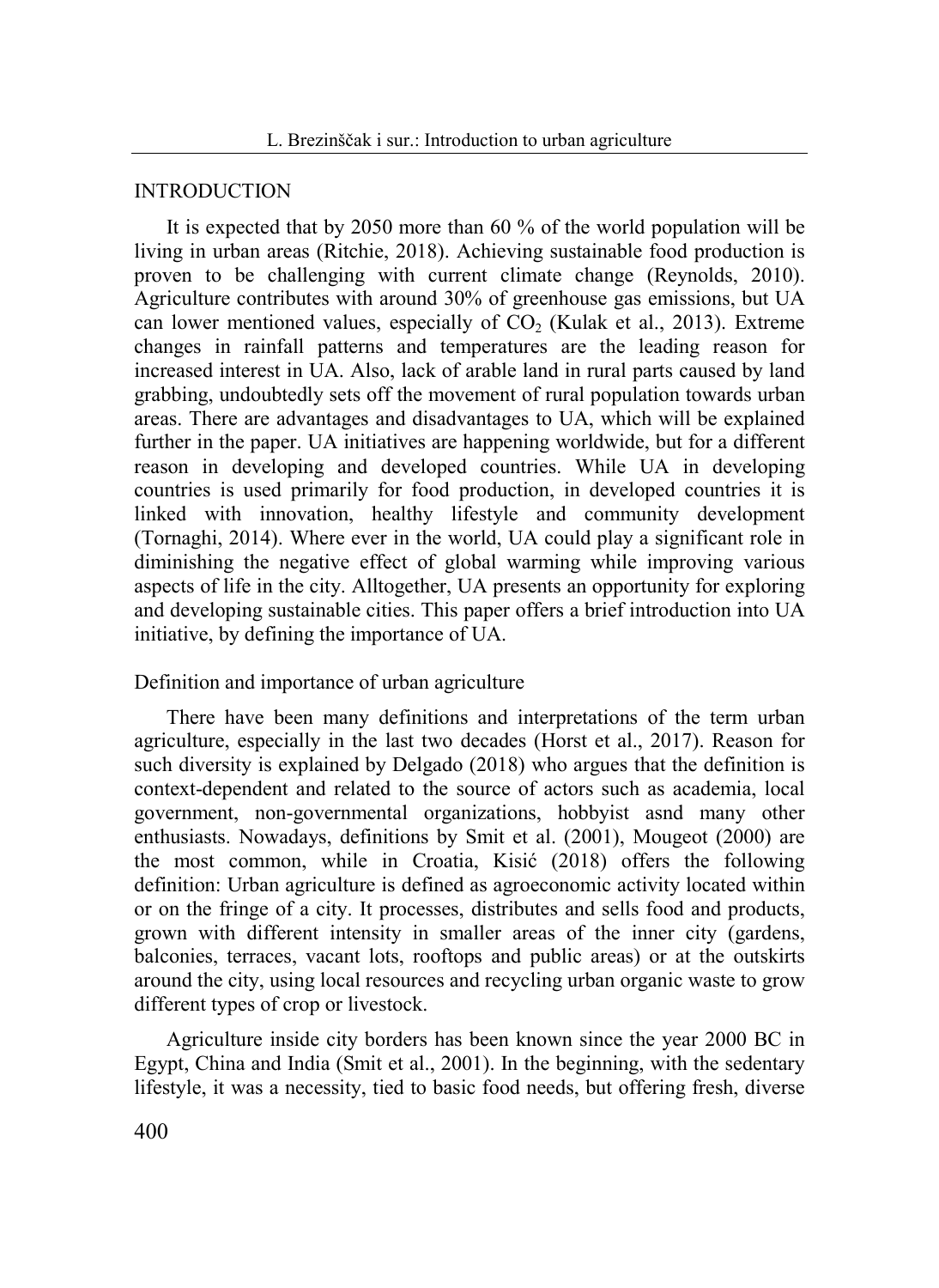foods and aesthetic enjoyment. Nevertheless, UA is not a relict of history because it was developing with the progress of cities (Vadnal and Alič, 2008).

Interestingly, at the end of the 19th century, Paris had 15% of the urban area under agriculture, producing over one million tonnes of vegetable yearly (Cockrall-King, 2012). Before and during World War II in the USA workingclass and immigrant households engaged in growing kitchen gardens and raising animals in urban settings as well as using open space for food production (Brinkley and Vitiello, 2014). In Croatia, in the middle of 19thcentury school gardens were established for multiple purposes, primarily esthetical and educational (Kolar-Dimitrijević, 2014). During world wars and in between them in the city of Zagreb, especially, Bulgarian immigrants started to cultivate soil within private gardens and paved the road for future city farmers (Glasnova, 2014). At the beginning of the  $21<sup>st</sup>$  century in Zagreb, there were several civil initiatives and even municipal activity, which led to the creation of several community gardens). In the last decade, University of Zagreb recognized the importance of UA, by starting an Interdisciplinary postgraduate specialist university study programme "Urban management" which has several modules associated with some aspect of UA (Kisić, 2018). To our knowledge, it is a unique course in South-East Europe.

According to Van Veenhuizen and Danso (2007), urban agriculture largely complements rural agricultural production. It increases the efficiency of the national food cycle, and it occupies rooftops, backyards and unused, rented or public areas. Typical products include fruits, vegetables, beans and berries, nuts, herbs and spices. Urban farmers are usually long-term urban residents, moderately poor and often women (Hovorka et al., 2009). UA can also make an extensive improvements to the socio-economic and environmental objectives of sustainable urban development (Mougeot, 2006; Pulighe and Lupia, 2016). It is almost impossible to calculate macroeconomic value, mostly because the production of food in UA is for self-consumption (Cabannes, 2006). However, UA contributes to the rise of employment, an increase of productivity of regional and local communities and to reducing food import (Peets, 2005).

Furthermore, De Zeeuw and Dubbeling (2009) note benefit such as proximity to urban consumers and lower transportation and cooling costs, which is particularly vital for quickly perishable products (e.g. leafy vegetables, dairy products, mushrooms, eggs). Environmental values come from the rejuvenation of abandoned and overgrown plots, recycling of organic wastes, increasing biodiversity, improving air quality (Wästfelt and Zhang, 2016). Unfortunately,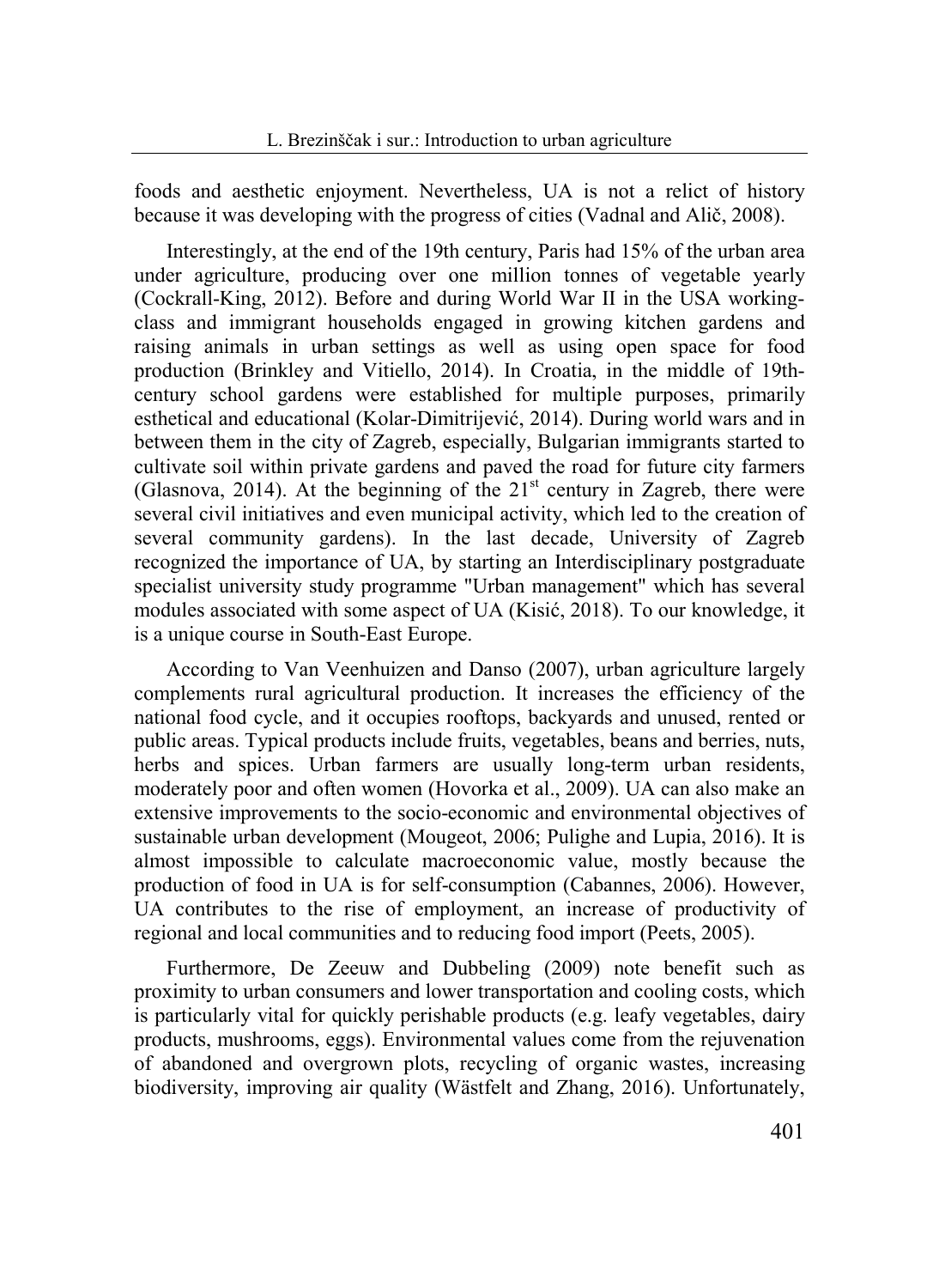there are several constraints and limitations for UA, and they are rarely analysed (Bokan and Lay, 2018). Firstly, a lack of available land or suitable space is the most significant limitation, most frequently caused by land grabbing (Borras and Franco, 2012). Secondly, due to air pollution, there are certain risks that leafy vegetables may contain high concentrations of heavy metals (Van Tuijl et al., 2018). Thirdly, the low interest of local government for endorsing or creating strategies for synergy development of city and UA. Fourthly, race and class-based disparity (Girardet, 2004; Cohen and Reynolds, 2014). Lastly, Thomaier et al. (2015) point out certain limits with production inside the city for acquiring specific certification (organic, local quality or traditional food).

In ever-changing urban dynamics, one can choose the form of urban agriculture that is best suited for his lifestyle and available space. However, UA has many different purposes, appears in many locations, and takes many forms (Kaufman and Bailkey, 2000; Dimitri et al,, 2015). There are three main categories: urban agriculture, urban farming and peri-urban (conventional or organic) agriculture (Kisić, 2018). Forms of urban agriculture adapted from Pulighe and Lupia (2016); Kisić (2018) are described in Table 1.

| Form                                                            | Description                                                                                                                                                                                                                                                               |  |  |  |
|-----------------------------------------------------------------|---------------------------------------------------------------------------------------------------------------------------------------------------------------------------------------------------------------------------------------------------------------------------|--|--|--|
| Residental garden                                               | Private lot near the place of residing. Diversified<br>cultivation ranging from flowers to herbs and orchards.                                                                                                                                                            |  |  |  |
| Civic agriculture (balcony, terrace,<br>parking lots, rooftops) | Use of boxes, pots or containers on private or public lots.<br>Usually for medicinal or aromatic herbs, but also<br>vegetables and fruits. For self-consumption and hobby.                                                                                                |  |  |  |
| Public city park                                                | Managed by the local government. Dominated by<br>ornamentals and statutes. For enjoyment, exercise,<br>beautification of an area and social interactions.                                                                                                                 |  |  |  |
| Institutional garden                                            | Parcel managed by organizations like the university,<br>religious centre, hospital and other non-profit organizations.<br>The production is generally for self-consumption and<br>education purposes. (Pulighe $& Lupia, 2016$ )                                          |  |  |  |
| Community gardens                                               | Municipality owned (rarely private) larger area, assigned<br>to local citizens. Inside, multiple plots managed<br>individually or by group (i.e. organization). Diverse types<br>of gardens, for self-consumption or horticultural therapy<br>and various other purposes. |  |  |  |

|  |  | Table 1. Different forms of UA |  |  |
|--|--|--------------------------------|--|--|
|--|--|--------------------------------|--|--|

Source: Adapted after Pulighe and Lupia (2016); Kisić (2018)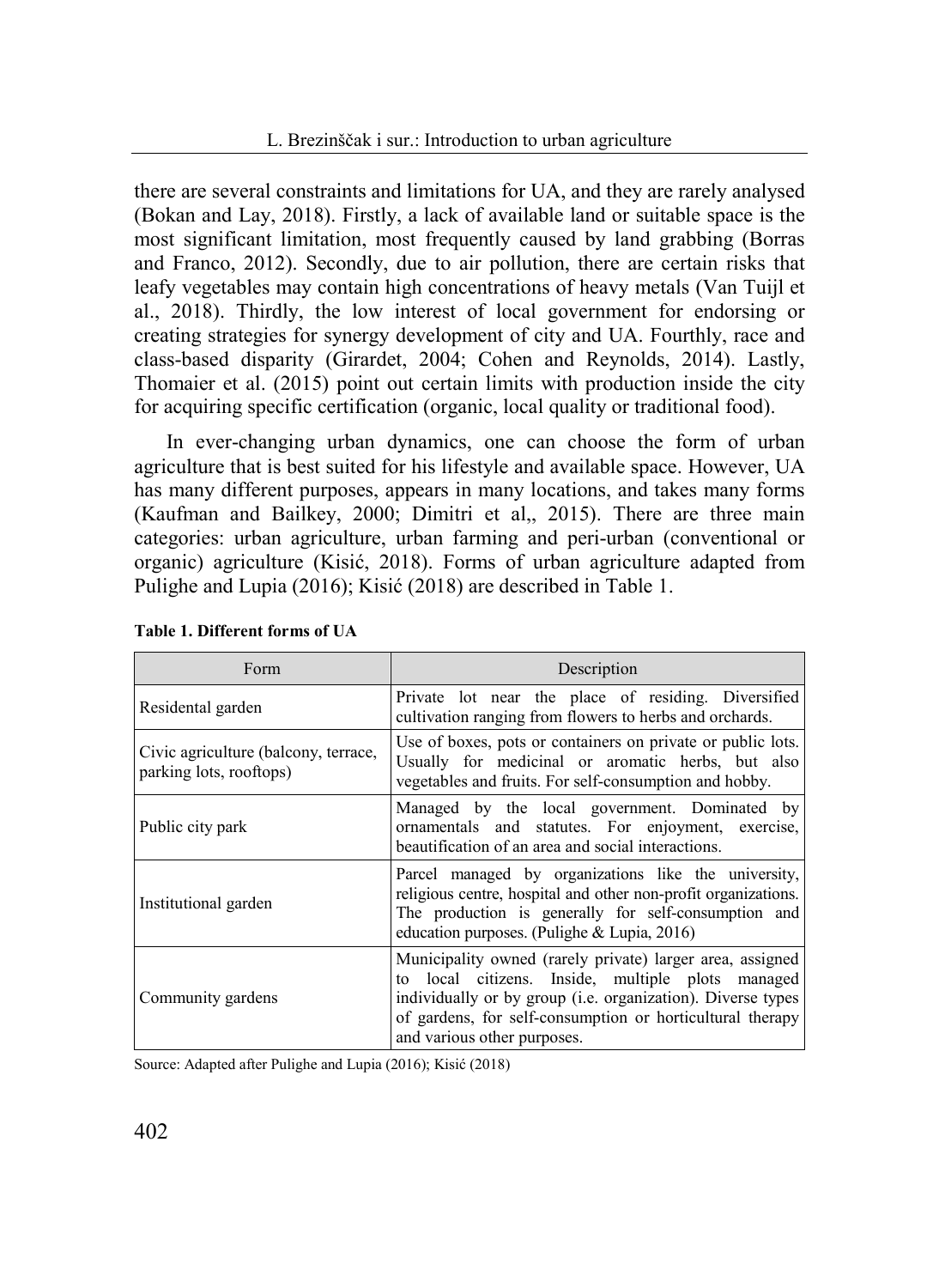#### **CONCLUSION**

Nowadays UA is not considered a relic of history anymore, contrarily in the last couple of decades around the world, different scientific and professional experiments were conducted. Certain interest from academia and public has arisen in Croatia only in the recent few years,. This paper provides basic information and a summary of what UA is capable of creating and providing to both agriculture and quality of life in urban regions. It gives the ability to individuals to make a change in their surroundings, influence others to connect with nature and promote a holistic approach. Hopefully, UA will not be just a fashion trend.

## **REFERENCES**

- 1. Bokan, N., Lay, V. (2018.): Sociologijski aspekti urbanih vrtova: trendovi i dosezi proizvodnje hrane u gradovima. Socijalna ekologija: časopis za ekološku misao i sociologijska istraživanja okoline, 27(2): 141-164. https://doi.org/10.17234/SocEkol.27.2.2
- 2. Borras, S., Franco, J. (2012.): Global Land Grabbing and Trajectories of Agrarian Change: A Preliminary Analysis. Journal of Agrarian Change, 12(1): 34-59. https://doi.org/10.1111/j.1471-0366.2011.00339.x
- 3. Brinkley , C., Vitiello, D. (2014.): From farm to nuisance: Animal agriculture and the rise of planning regulation. Journal of Planning History, 13(2): 113-135. https://doi.org/10.1177/1538513213507542
- 4. Cabannes, Y., Raposo, I. (2013.): Peri-urban agriculture, social inclusion of migrant population and Right to the City. City, 17(2), 235-250. https://doi.org/10.1080/13604813.2013.765652
- 5. Cockrall-King, J. (2012.): Food and The City: Urban Agriculture and the New Food Revolution. New York: Prometheus Books.
- 6. Cohen, N., & Reynolds, K. (2014.): Urban agriculture policy making in New York's "new political spaces": Strategizing for a participatory and representative system. Journal of Planning and Education Research 34(2): 221-234. https://doi.org/10.1177/0739456X14526453
- 7. Delgado, C. (2018.): Contrasting practices and perceptions of urban agriculture in Portugal. International Journal of Urban Sustainable Development, 10(2): 170-185. https://doi.org/10.1080/19463138.2018.1481069
- 8. De Zeeuw, H., Dubbeling, M. (2009.): Cities, food and agriculture: challenges and the way forward. Leusden: FAO-FCIT & RUAF Foundation. Available at https://www.researchgate.net/profile/Marielle\_Dubbeling/publication/2652695 88\_CITIES\_FOOD\_AND\_AGRICULTURE\_CHALLENGES\_AND\_THE\_W AY\_FORWARD/links/55dc1aed08ae9d65949375a6/CITIES-FOOD-AND-AGRICULTURE-CHALLENGES-AND-THE-WAY-FORWARD.pdf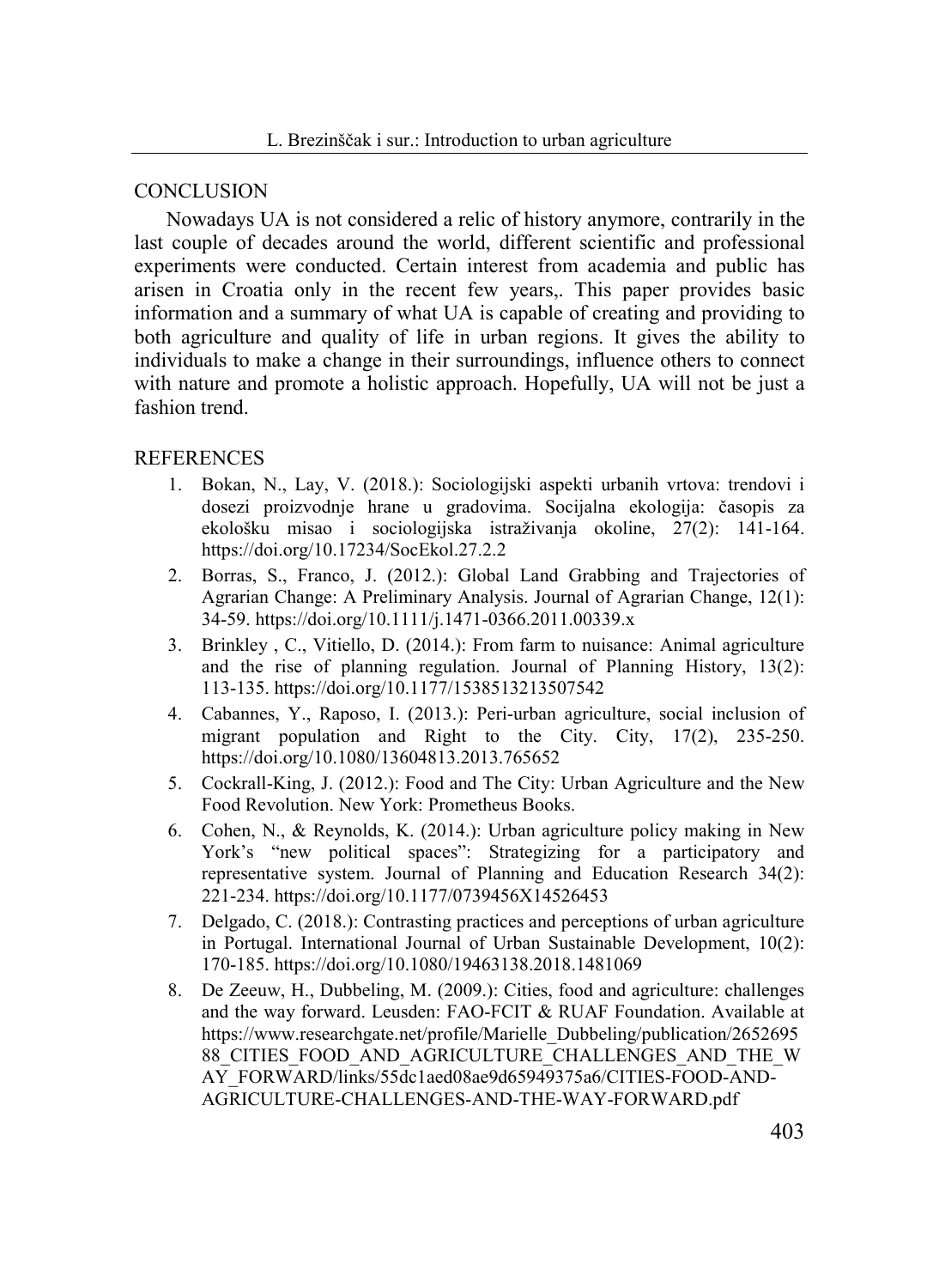- 9. Dimitri, C., Oberholtzer, L., Pressman, A. (2015.): The promises of farming in the city: introduction to the urban agriculture themed issue. Renewable Agriculture and Food Systems, 30(1): 1–2. https://doi.org/10.1017/S174217051400043X
- 10. Girardet, H. (2004.): Cities People Planet: liveable cities for asustainable world. Chichester: Wiley-Academy.
- 11. Glasnova, D. (2014.): Bugarski vrtlari u Hrvatskoj. Zagreb: Nacionalna zajednica Bugara u Republici Hrvatskoj.
- 12. Horst, M., McClintock, N., Hoey, L. (2017.): The intersection of planning, urban agriculture, and food justice: a review of the literature. Journal of the American Planning Association, 83(3): 277-295. https://doi.org/10.1080/01944363.2017.1322914
- 13. Hovorka, A., Zeeuw, H. d., Njenga, M. (2009.): Women feeding cities: Mainstreaming gender in urban agriculture and food security. Rugby: Action Publishing
- 14. Kaufman, J. L., Bailkey, M. (2000.): Farming inside cities: Entrepreneurial urban agriculture in the United States. Cambridge, MA: Lincoln Institute of Land Policy.
- 15. Kisić, I. (2018.): Gradska poljoprivreda. Zagreb: Univerity of Zagreb Faculty of Agriculture
- 16. Kolar-Dimitrijević, M. (2014.): Značenje školskih vrtova u sjevernoj Hrvatskoj u vrijeme Austro-Ugarske Monarhije. Ekonomska i ekohistorija - časopis za gospodarsku povijest i povijest okoliša, 10(1), 217-232. Available at https://www.ceeol.com/search/article-detail?id=429743
- 17. Kulak, M., Graves, A., Chatterton, J. (2013.): Reducing greenhouse gas emissions with urban agriculture: a life cycle assessment perspective. Landscape and urban planning, 111, 68-78.
- 18. Mougeot, L. J. (2000.): Urban agriculture: Definition, presence, potentials and risks, and policy challenges. Cities feeding people series; rept. 31. Available at https://idl-bnc-idrc.dspacedirect.org/bitstream/handle/10625/26429/117785. pdf?sequence=12
- 19. Mougeot, L. J. (2006.): Growing better cities: urban agriculture for sustainable development. Ottawa: International Development Research Centre.
- 20. Peets, J. (2005.): The Economics of Urban and Peri Urban Agriculture. In A. Viljoen (Ed.), Continuous Productive Urban Landscapes: Designing Urban agriculture for sustainable cities (pp. 65-73). Oxford: Architectural Press.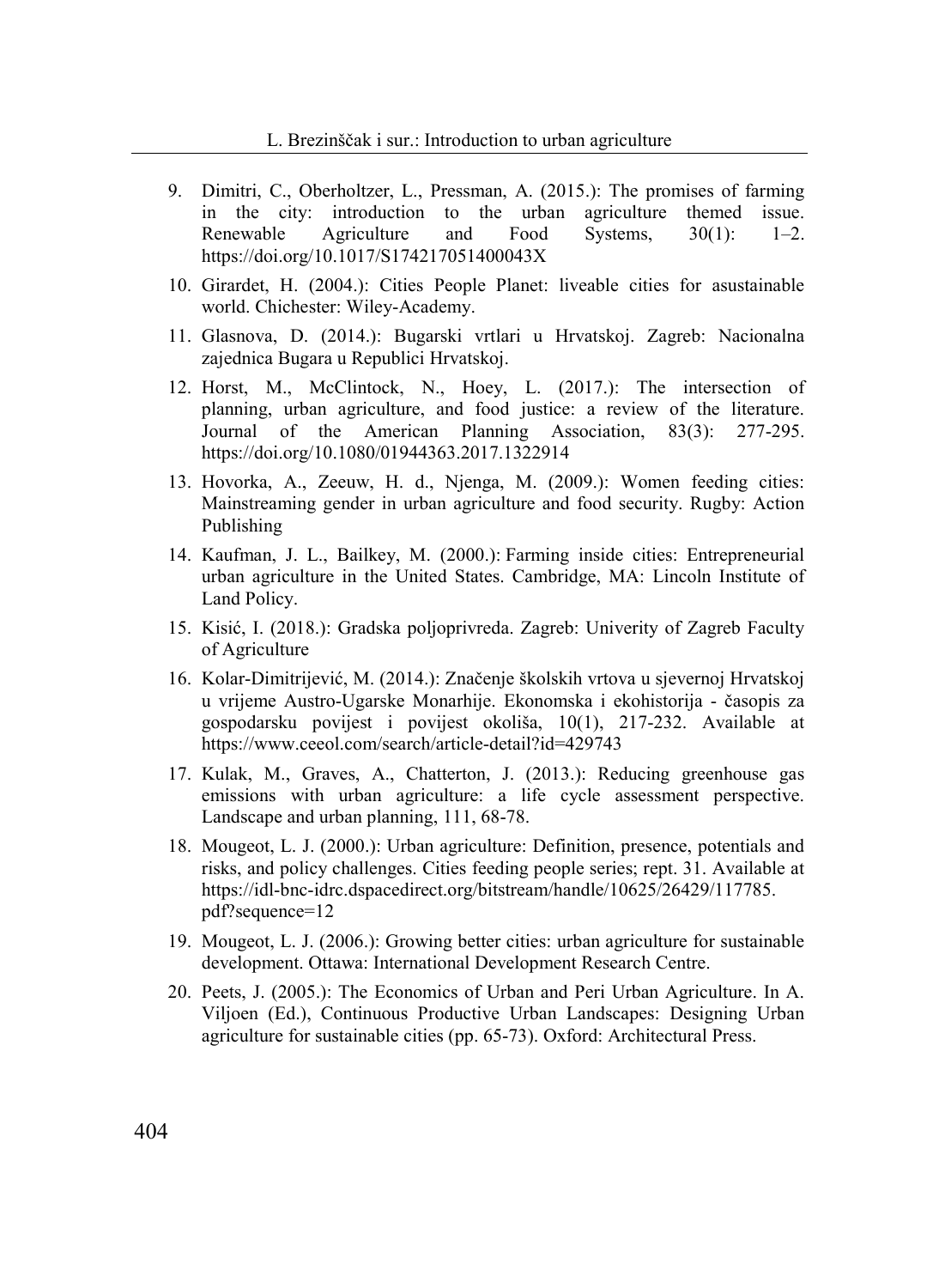- 21. Pulighe, G., Lupia, F. (2016.): Mapping spatial patterns of urban agriculture in Rome (Italy) using Google Earth and web-mapping services. Land Use Policy, 59(1): 49–58. http://dx.doi.org/10.1016/j.landusepol.2016.08.001
- 22. Reynolds M.P. (2010.): Climate change and crop production. Oxfordshire: CABI.
- 23. Ritchie, H. (2018.): Urbanization. Published online at OurWorldInData.org. Available at: https://ourworldindata.org/urbanization
- 24. Smit, J., Nasr, J., Ratta, A. (2001.): Urban agriculture yesterday and today. In: Urban Agriculture Food, Jobs and Sustainable Cities, 1-32. http://dx.doi.org/10.1016/S0022-3182(97)70254-1
- 25. Smit, J., Bailkey, M. (2006.): Urban agriculture and the building of communities. In R. van Veenhuizen (Ed.), Cities farming for the future: Urban agriculture for green and productive cities (pp. 145-170). Leusden: RUAF Foundation, IDRC and IIRR.
- 26. Thomaier, S., Specht, K., Henckel, D., Dierich, A., Siebert, R., Freisinger, U., Sawicka, M. (2015.): Farming in and on urban buildings: present practice and specific novelties of Zero-Acreage Farming (ZFarming). Renewable Agriculture and Food Systems, 30(1): 43–54. https://doi.org/10.1017/S1742170514000143
- 27. Tornaghi, C. (2014.): Critical geography of urban agriculture. Progress in Human Geography, 38 (4), pp. 521–567.
- 28. Vadnal, K. A., Alič, V. (2008.): Mestno kmetijstvo oblike in izkušnje. Acta agriculturae Slovenica, 91, 191-212. Available at http://aas.bf.unilj.si/maj%202008/16vadnal.pdf?
- 29. Van Tuijl, E., Hospers, G. J., Van Den Berg, L. (2018.): Opportunities and challenges of urban agriculture for sustainable city development. European Spatial Research and Policy, 25(2): 5-22. Available at https://www.ceeol.com/search/article-detail?id=758691
- 30. Van Veenhuizen, R., Danso, G. (2007.): Profitability and sustainability of urban and periurban agriculture (Vol. 19). Rome: FAO.
- 31. Wästfelt, A., Zhang, Q. (2016.): Reclaiming localisation for revitalising agriculture: A case study of peri-urban agricultural change in Gothenburg, Sweden. Journal of Rural Studies, 47: 172-185. http://dx.doi.org/10.1016/j.jrurstud.2016.07.013